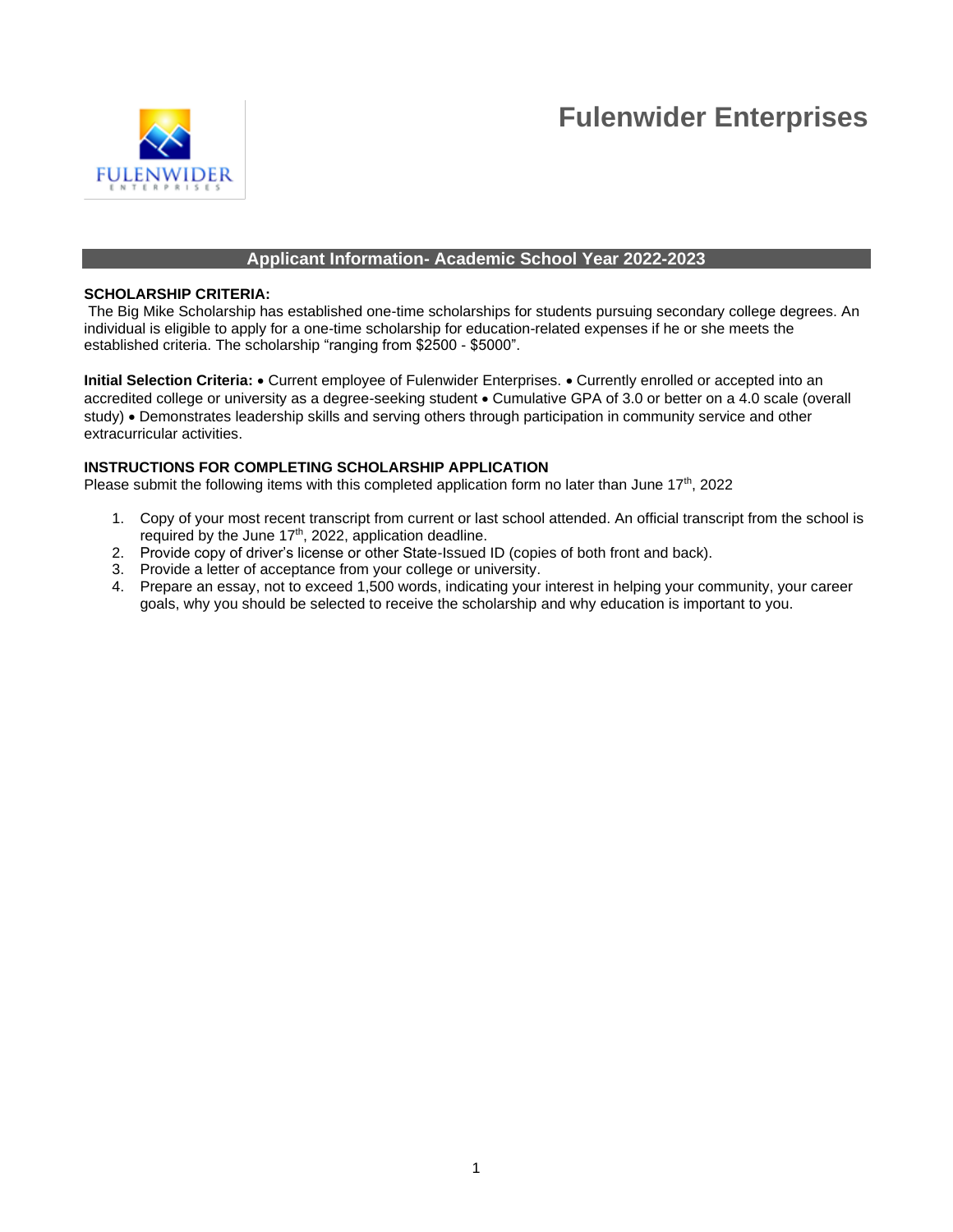

# **Scholarship Application**

| <b>Applicant Information</b>                                                     |                                                                                                                                                                                                                                                        |                                                                                                                |                     |              |                                                                                                                                                                                                                               |  |  |  |  |
|----------------------------------------------------------------------------------|--------------------------------------------------------------------------------------------------------------------------------------------------------------------------------------------------------------------------------------------------------|----------------------------------------------------------------------------------------------------------------|---------------------|--------------|-------------------------------------------------------------------------------------------------------------------------------------------------------------------------------------------------------------------------------|--|--|--|--|
| Full Name:                                                                       |                                                                                                                                                                                                                                                        |                                                                                                                |                     |              |                                                                                                                                                                                                                               |  |  |  |  |
|                                                                                  | Last                                                                                                                                                                                                                                                   | First                                                                                                          |                     | M.I.         |                                                                                                                                                                                                                               |  |  |  |  |
| Address:                                                                         |                                                                                                                                                                                                                                                        |                                                                                                                |                     |              |                                                                                                                                                                                                                               |  |  |  |  |
|                                                                                  | <b>Street Address</b>                                                                                                                                                                                                                                  |                                                                                                                |                     |              | Apartment/Unit #                                                                                                                                                                                                              |  |  |  |  |
|                                                                                  |                                                                                                                                                                                                                                                        |                                                                                                                |                     |              |                                                                                                                                                                                                                               |  |  |  |  |
|                                                                                  | City                                                                                                                                                                                                                                                   |                                                                                                                |                     | <b>State</b> | ZIP Code                                                                                                                                                                                                                      |  |  |  |  |
| Phone:                                                                           |                                                                                                                                                                                                                                                        | Email                                                                                                          |                     |              |                                                                                                                                                                                                                               |  |  |  |  |
| Are you currently an employee for Fulenwider Enterprises? (Please circle) Y or N |                                                                                                                                                                                                                                                        |                                                                                                                |                     |              |                                                                                                                                                                                                                               |  |  |  |  |
|                                                                                  |                                                                                                                                                                                                                                                        |                                                                                                                |                     |              |                                                                                                                                                                                                                               |  |  |  |  |
|                                                                                  |                                                                                                                                                                                                                                                        |                                                                                                                |                     |              |                                                                                                                                                                                                                               |  |  |  |  |
| <b>Education</b>                                                                 |                                                                                                                                                                                                                                                        |                                                                                                                |                     |              |                                                                                                                                                                                                                               |  |  |  |  |
| High School:                                                                     |                                                                                                                                                                                                                                                        |                                                                                                                |                     |              |                                                                                                                                                                                                                               |  |  |  |  |
| From:                                                                            | <u> a shekara ta 1999 a shekara t</u>                                                                                                                                                                                                                  | <b>YES</b><br>Did you graduate? $\Box$                                                                         | NO.<br>$\Box$       |              | Diploma: 2000 Company Company Company Company Company Company Company Company Company Company Company Company Company Company Company Company Company Company Company Company Company Company Company Company Company Company |  |  |  |  |
|                                                                                  |                                                                                                                                                                                                                                                        | Address: Andreas and the state of the state of the state of the state of the state of the state of the state o |                     |              | <u> 1980 - Jan Stein Stein Stein Stein Stein Stein Stein Stein Stein Stein Stein Stein Stein Stein Stein Stein S</u>                                                                                                          |  |  |  |  |
| From:                                                                            | To: the contract of the contract of the contract of the contract of the contract of the contract of the contract of the contract of the contract of the contract of the contract of the contract of the contract of the contra<br><u>and the state</u> | <b>YES</b><br>Did you graduate?<br>$\Box$                                                                      | <b>NO</b><br>$\Box$ |              |                                                                                                                                                                                                                               |  |  |  |  |
| Other:                                                                           | <u> 1980 - Johann Barbara, martin a</u>                                                                                                                                                                                                                | Address:                                                                                                       |                     |              |                                                                                                                                                                                                                               |  |  |  |  |
| From:                                                                            | To: and the state of the state of the state of the state of the state of the state of the state of the state o                                                                                                                                         | <b>YES</b><br>Did you graduate?<br>$\Box$                                                                      | NO.<br>$\Box$       |              | Degree: <u>__________________________</u>                                                                                                                                                                                     |  |  |  |  |

## **Disclaimer and Signature**

*I certify that my answers are true and complete to the best of my knowledge.* 

*If this application leads to employment, I understand that false or misleading information in my application or interview may result in my release.*

Signature: Date: Determine and Date: Date: Date: Date: Date: Date: Date: Date: Date: Date: Date: Date: Date: Date: Date: Date: Date: Date: Date: Date: Date: Date: Date: Date: Date: Date: Date: Date: Date: Date: Date: Date: